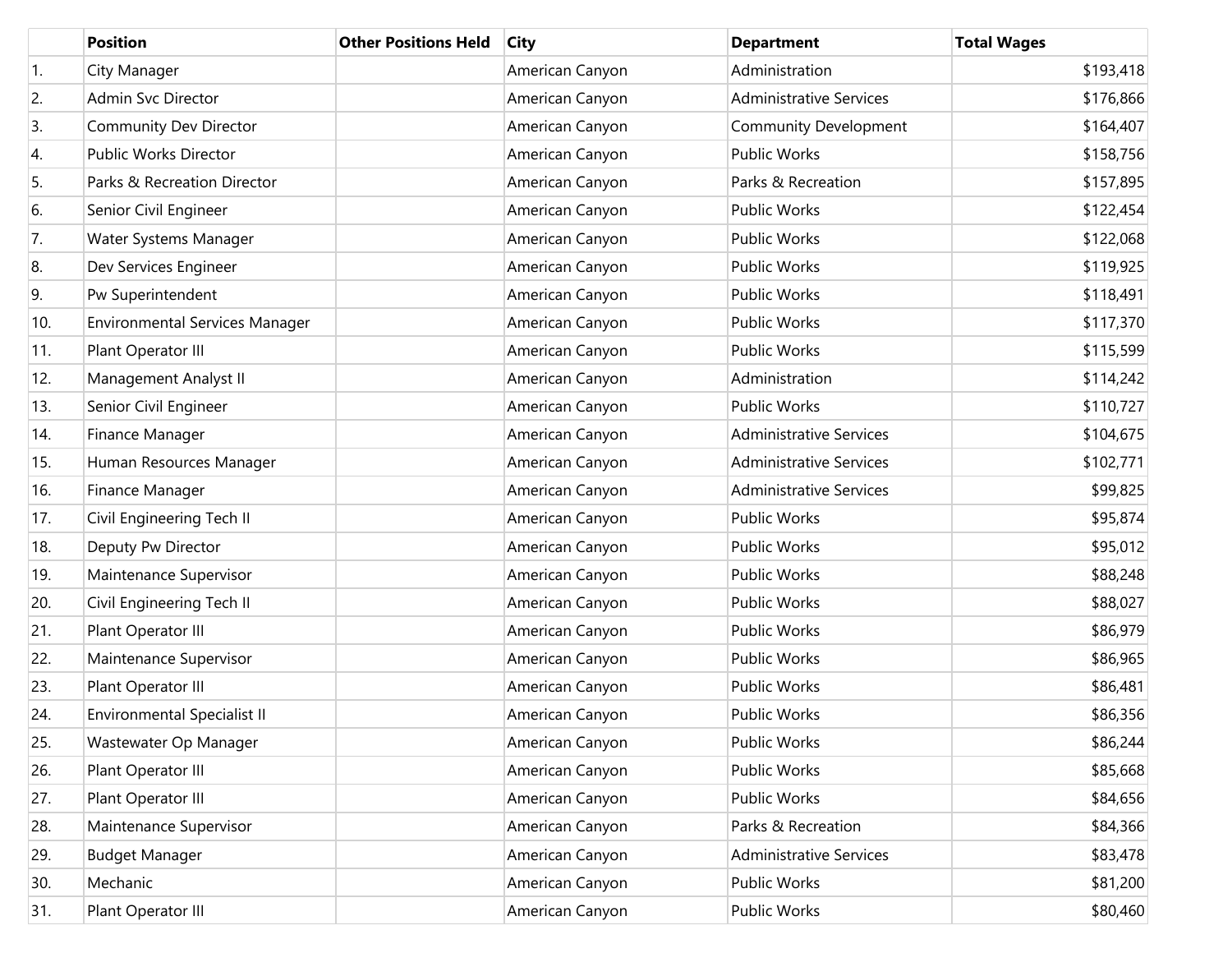| 32. | Management Analyst I               | American Canyon | Administration                 | \$79,333 |
|-----|------------------------------------|-----------------|--------------------------------|----------|
| 33. | <b>Recreation Manager</b>          | American Canyon | Parks & Recreation             | \$78,536 |
| 34. | Fire Exec Assistant                | American Canyon | <b>Public Safety</b>           | \$78,349 |
| 35. | <b>Accounting Technician</b>       | American Canyon | <b>Administrative Services</b> | \$77,530 |
| 36. | <b>Building Maintenance Worker</b> | American Canyon | Public Works                   | \$76,137 |
| 37. | <b>Environmental Specialist II</b> | American Canyon | Public Works                   | \$74,634 |
| 38. | Senior Maintenance Worker          | American Canyon | <b>Public Works</b>            | \$74,195 |
| 39. | Plant Operator II                  | American Canyon | <b>Public Works</b>            | \$73,863 |
| 40. | Human Resources Assistant          | American Canyon | <b>Administrative Services</b> | \$73,853 |
| 41. | <b>Accounting Technician</b>       | American Canyon | <b>Administrative Services</b> | \$73,769 |
| 42. | Maintenance Worker II              | American Canyon | Parks & Recreation             | \$72,568 |
| 43. | Senior Maintenance Worker          | American Canyon | Parks & Recreation             | \$72,268 |
| 44. | <b>Assistant Planner</b>           | American Canyon | <b>Community Development</b>   | \$70,997 |
| 45. | <b>Aquatics Supervisor</b>         | American Canyon | Parks & Recreation             | \$70,733 |
| 46. | Plant Operator I                   | American Canyon | Public Works                   | \$70,703 |
| 47. | Administrative Assistant           | American Canyon | Administration                 | \$70,008 |
| 48. | Administrative Assistant           | American Canyon | Parks & Recreation             | \$69,336 |
| 49. | Code Enforcement Officer           | American Canyon | Community Development          | \$69,075 |
| 50. | Maintenance Worker II              | American Canyon | Public Works                   | \$68,983 |
| 51. | Maintenance Worker II              | American Canyon | Parks & Recreation             | \$66,794 |
| 52. | Administrative Assistant           | American Canyon | Community Development          | \$65,487 |
| 53. | Police Technician                  | American Canyon | <b>Public Safety</b>           | \$65,165 |
| 54. | Maintenance Worker II              | American Canyon | Public Works                   | \$64,908 |
| 55. | Police Technician                  | American Canyon | <b>Public Safety</b>           | \$64,643 |
| 56. | <b>Accounting Assistant II</b>     | American Canyon | <b>Administrative Services</b> | \$63,774 |
| 57. | Deputy City Clerk                  | American Canyon | Administration                 | \$63,549 |
| 58. | Maintenance Worker II              | American Canyon | Public Works                   | \$63,383 |
| 59. | Maintenance Worker I               | American Canyon | Parks & Recreation             | \$59,670 |
| 60. | <b>Accounting Assistant II</b>     | American Canyon | <b>Administrative Services</b> | \$58,845 |
| 61. | Maintenance Worker I               | American Canyon | Public Works                   | \$58,451 |
| 62. | Maintenance Worker II              | American Canyon | Public Works                   | \$57,528 |
| 63. | Administrative Clerk II            | American Canyon | Public Works                   | \$56,199 |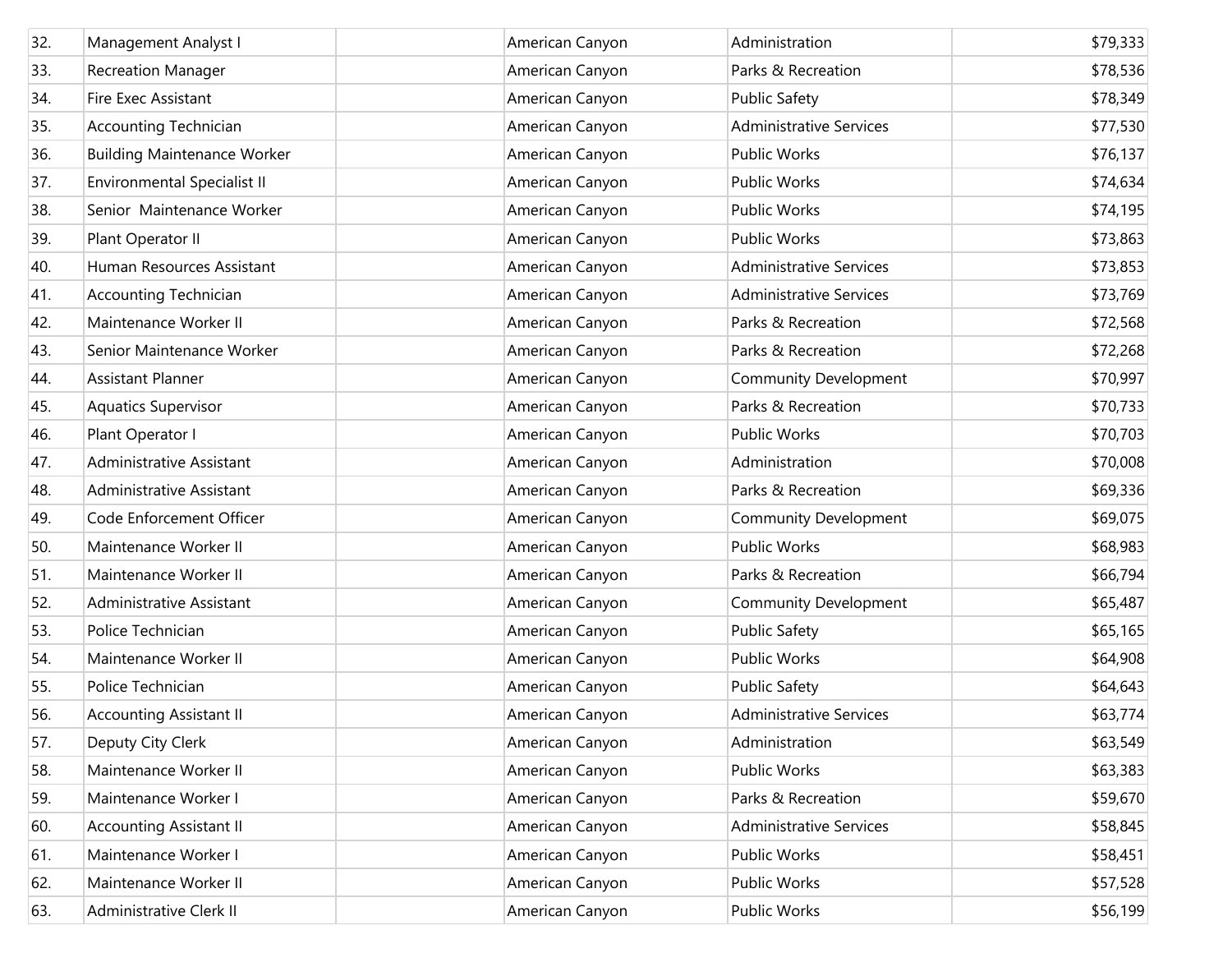| 64. | <b>Recreation Coordinator</b>     | American Canyon | Parks & Recreation             | \$54,706 |
|-----|-----------------------------------|-----------------|--------------------------------|----------|
| 65. | Maintenance Worker I              | American Canyon | Public Works                   | \$53,058 |
| 66. | Administrative Clerk II           | American Canyon | Community Development          | \$52,205 |
| 67. | Admin Clerk III                   | American Canyon | Parks & Recreation             | \$51,824 |
| 68. | Maintenance Worker I              | American Canyon | Public Works                   | \$49,817 |
| 69. | Maintenance Worker I              | American Canyon | Parks & Recreation             | \$47,193 |
| 70. | Administrative Clerk I            | American Canyon | <b>Public Safety</b>           | \$45,663 |
| 71. | Admin Clerk II                    | American Canyon | Public Works                   | \$43,973 |
| 72. | <b>Environmental Specialist I</b> | American Canyon | Public Works                   | \$42,751 |
| 73. | <b>Accounting Assistant I</b>     | American Canyon | <b>Administrative Services</b> | \$38,015 |
| 74. | <b>Building Inspector II</b>      | American Canyon | Community Development          | \$37,957 |
| 75. | Management Aide                   | American Canyon | Administration                 | \$36,352 |
| 76. | City Clerk                        | American Canyon | Administration                 | \$35,132 |
| 77. | Management Aide                   | American Canyon | <b>Administrative Services</b> | \$30,763 |
| 78. | Permit Technician                 | American Canyon | <b>Community Development</b>   | \$25,276 |
| 79. | Program Coordinator               | American Canyon | Administration                 | \$25,162 |
| 80. | Maintenance Worker I              | American Canyon | Public Works                   | \$23,010 |
| 81. | Program Coordinator               | American Canyon | Parks & Recreation             | \$18,462 |
| 82. | Maintenance Worker I              | American Canyon | Public Works                   | \$18,129 |
| 83. | Program Coordinator               | American Canyon | Parks & Recreation             | \$16,775 |
| 84. | Program Coordinator               | American Canyon | Parks & Recreation             | \$16,660 |
| 85. | Admin Clerk I                     | American Canyon | Public Works                   | \$16,264 |
| 86. | Office Assistant                  | American Canyon | Parks & Recreation             | \$15,401 |
| 87. | Office Assistant                  | American Canyon | Parks & Recreation             | \$13,115 |
| 88. | <b>Office Assistant</b>           | American Canyon | Parks & Recreation             | \$12,722 |
| 89. | Council Member                    | American Canyon | City Council                   | \$12,492 |
| 90. | Mayor                             | American Canyon | <b>City Council</b>            | \$12,492 |
| 91. | Council Member                    | American Canyon | City Council                   | \$12,366 |
| 92. | Council Member                    | American Canyon | City Council                   | \$12,366 |
| 93. | Lifeguard                         | American Canyon | Parks & Recreation             | \$12,348 |
| 94. | Vice Mayor                        | American Canyon | City Council                   | \$12,072 |
| 95. | Student Intern                    | American Canyon | Administration                 | \$10,415 |